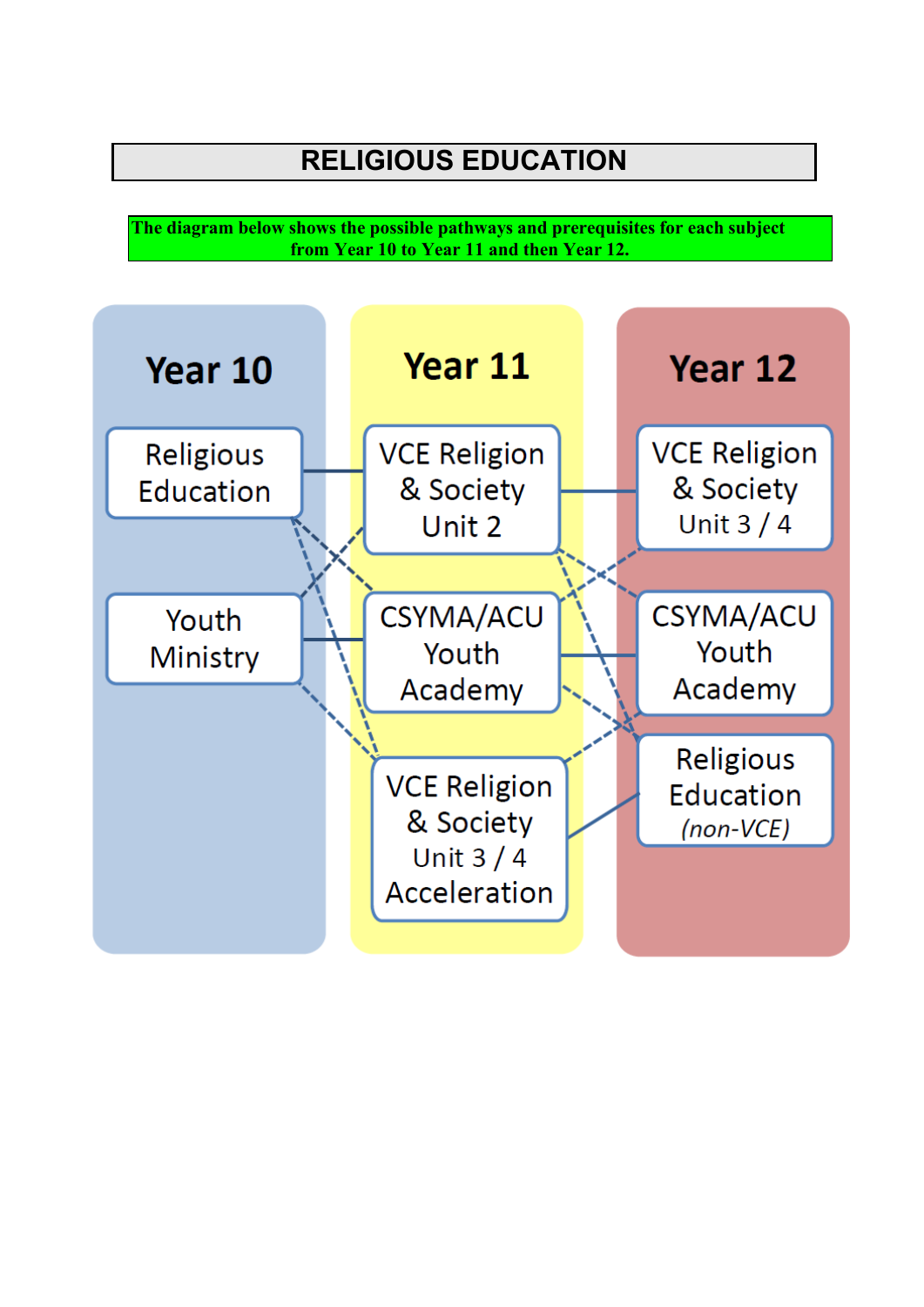# **RELIGIOUS EDUCATION**

### **RELIGIOUS EDUCATION**

TWO SEMESTERS

### *Learning Focus*

In Religious Education the five Catholic Education Melbourne strands are covered each year in Years 7- 10.

They are:

- Scripture and Jesus
- Church and Community
- God, Religion and Life
- Sacrament, Prayer and Liturgy
- Morality and Justice

Victorian Curriculum Capability Standards are also incorporated into the units of work that the students will study, recognising that Religious Education has the ability to be of benefit across all areas of the College's academic and faith life.

At Year 10, students are led to respond to the activity of God in their lives and to celebrate the mystery of the risen Christ. Students gain access to Scripture (the inspired word of God), the traditions of the Catholic community, its teachings and practices. Through study and exposure to the faith, students gain insight into the mysteries of life's experiences through a Catholic perspective. Year 10 International students will study a modified version of this course.

During Semester One students will study and report upon the causes and consequences of The Reformation Era. They also explore certain Church Councils highlighting the effects of these on the Catholic Church and society in general, within which the Nine Aspects of Religion from the VCE Religion & Society study design are used to help understand these changes. Students also complete a unit on Conscience and Decision Making, concluding this with a report on the Catholic Church's views on making a good moral choice.

During Semester Two students explore the Catholic Church's view and responses to issues of justice in society through a Unit entitled Caring for Our World. This will include a research report on an issue of injustice as seen in society. The final unit sees students completing an exegesis of the Gospel of Mark, through the lens of the Context Method and the Chiastic Structure contained within the Gospel of Mark.

### *Dimensions:*

- Knowledge and understanding
- Reasoning and responding
- Personal and communal engagement

### *Assessment:*

- Essays
- Oral presentations
- Short responses
- Reports
- Creative presentations
- Examination and tests